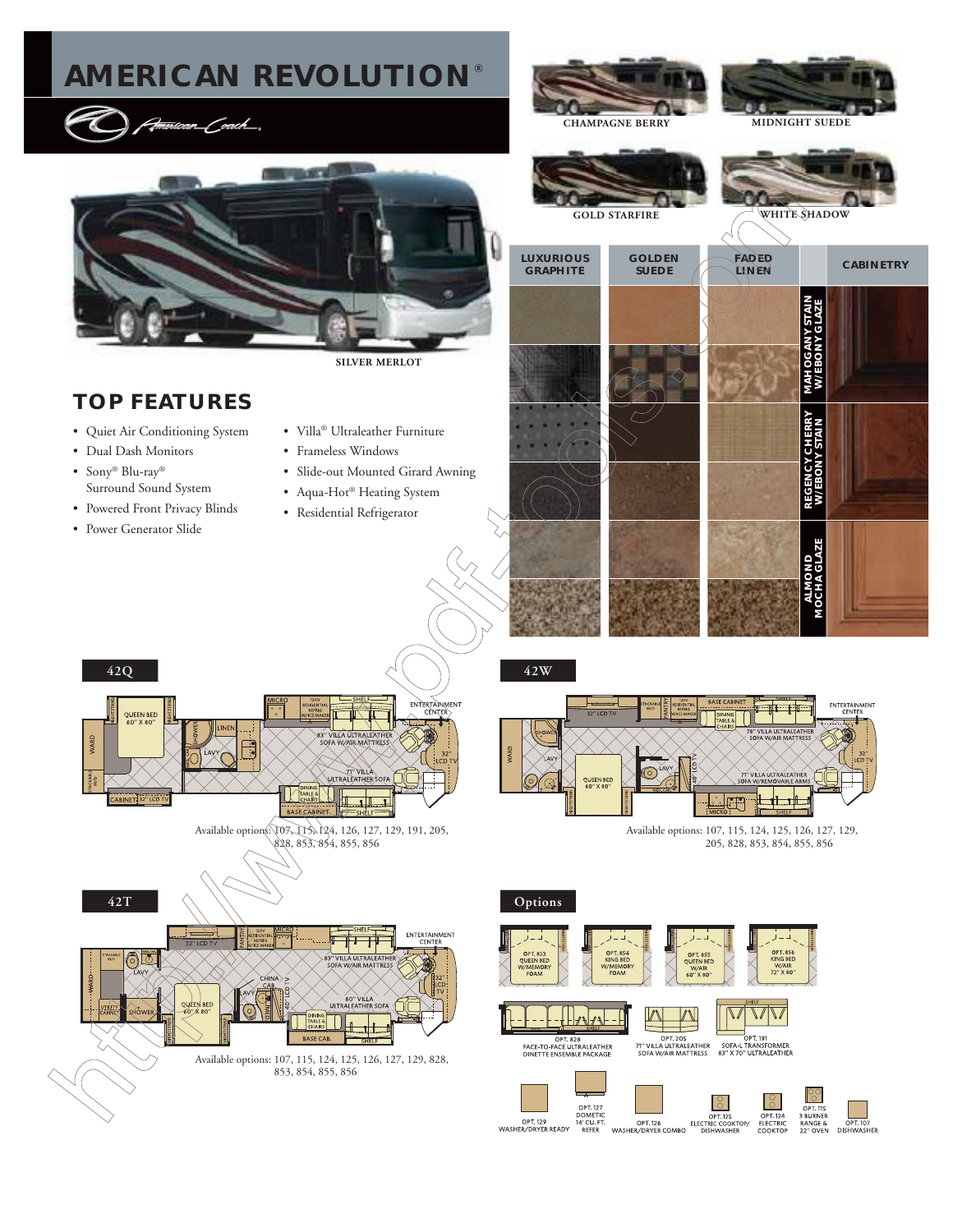## **WEIGHTS & MEASUREMENTS RV OWNERCARE\***

| <b>CHASSIS</b>                         | <b>LIBERTY®</b> |        |        |
|----------------------------------------|-----------------|--------|--------|
| <b>MODELS</b>                          | 42Q             | 42T    | 42W    |
| Engine Displacement (liters)           | 8.9             | 8.9    | 8.9    |
| Wheelbase (inches)                     | 302"            | 302"   | 302"   |
| $GVWR$ (lbs) <sup>1</sup>              | 44,600          | 44,600 | 44,600 |
| Front GAWR (lbs) <sup>2</sup>          | 14,600          | 14,600 | 14,600 |
| Rear GAWR (lbs) <sup>2</sup>           | 20,000          | 20,000 | 20,000 |
| Tag Axle (lbs) <sup>2</sup>            | 10,000          | 10,000 | 10,000 |
| $GCWR$ (lbs) <sup>3</sup>              | 59,600          | 59,600 | 59,600 |
| Hitch Rating Weight (lbs) <sup>†</sup> | 15,000          | 15,000 | 15,000 |
| Tongue Weight (lbs) <sup>†</sup>       | 1,500           | 1,500  | 1,500  |
| Fuel Capacity (gal)                    | 150             | 150    | 150    |

**Model:**  $\delta$ partan® **Alternator:** 170 Amp Leece-Neville<br> **Engine:** Cummins® 8.9L ISL w/2-Stage Engine Brake **Horsepower:** 450HP<br> **Transmission:** Allison® 3000 MH, 6-Speed **Torque:** 1.250 lb-ft @ 1,300 RPM **Engine:** Cummins® 8.9L ISL w/2-Stage Engine Brake **Horsepower:** 450HP **Transmission:** Allison® 3000 MH, 6-Speed **Torque:** 1,250 lb-ft @ 1,300 RPM

w/Electronic Shifter **Front Tires:** Michelin® 305/70R 22.5H **Rear Tires:** Michelin® 295/80R 22.5H

#### **DIMENSIONS & CAPACITIES**

| <b>MODELS</b>                           | 42Q        | 42T        | 42W        |
|-----------------------------------------|------------|------------|------------|
| Overall Length <sup>4</sup>             | 42' 11.5"  | 42' 11.5"  | 42' 11.5"  |
| Overall Height (with A/C)               | 12' 11.75" | 12' 11.75" | 12' 11.75" |
| Overall Width (maximum) <sup>5, 6</sup> | 102"       | 102"       | 102"       |
| Interior Height (maximum)               | 84"        | 84"        | 84"        |
| Interior Width (maximum)                | 96"        | 96"        | 96"        |
| Fresh Water Holding Tank (gal)          | 100        | 100        | 100        |
| Grey Water Holding Tank (gal)           | 60         | 60         | 60         |
| Black Water Holding Tank (gal)          | 40         | 40         | 40         |
| Appliance Propane Tank (gal) (WC)7      | 28.2       | 28.2       | 28.2       |

#### **Liquid Weight Reference:**

Water (gal) = (8.3 lbs/3.8 kgs) Fuel (gal) = (6.1 lbs/2.8 kgs) Propane (gal) = (4.2 lbs/1.9 kgs) **Metric Conversion:** Multiply pounds x 0.453 to obtain kilograms. Multiply gallons x 3.785 to obtain liters. Multiply liters x 61 to obtain cubic inches.

- 1. GVWR (Gross Vehicle Weight Rating) is the maximum permissible weight of this fully loaded motor home. The GVWR is equal to or greater than the sum of the (UVW) unloaded vehicle weight plus the (OCCC) occupant cargocarrying capacity
- 2. GAWR (Gross Axle Weight Rating) is the maximum permissible loaded weight a spécific axle is desighed to carry.
- 3. GCWR (Gross Combined Weight Rating) is the value specified by the motor home manufacturer as the maximum allowable loaded weight of this motor home with its towed vehicle. Towing and braking capacities may be different.<br>Refer to Fleetwood and chassis manufacturer's manuals for complete information.
- 4. Length measured from front bumper to rear bumper (excludes access
- 5. Excludes safety equipment and awnings.
- 6. Motor homes feature a body width over 96" which will restrict your access to certain roads. Before purchasing, you<br>should research any state and/or province road laws which may affect your usage.)
- 7. Tank manufacturer's listed water capacity (WC). Actual propane capacity is 80% of water listing as required by the safety code.
- T The chassis manufacturer recommends the installation of a supplemental brake control system to activate the brakes on the vehicle or trailed to the vehicle of the vehicle of the vehicle of the vehicle of the and may re with hitch receiver manufacturer for further information
- \* UVW and OCCC are found on the label containing the federal certification tag in each RV.

# WHY AMERICAN COACH RV?



**Quality** There's no cutting corners. Skilled craftsmen build every Fleetwood RV for maximum durability and longevity.

**Trust** More people trust Fleetwood RV. After all, we've spent the last 60 years perfecting RVs, earning the loyalty of generations of RVers.

### **Passion**

We're truly passionate about the RV lifestyle. Fleetwood RV was founded by RV enthusiasts, and that tradition continues today.



Limited one-year/15,000-mile coach warranty and threeyear/45,000-mile structural warranty, whichever occurs first, and it is fully transferable for the first 12 months. RV OWNERCARE is one of the RV industry's most comprehensive programs and includes systems, appliances, components and construction, with no deductible and no service charge. RV OWNERCARE coverage is provided from a company that will be around in the future to service your needs. See your nearest American Coach dealer for a full explanation of benefits and restrictions.

### **CONTACT US**

To locate a dealer near you, visit our website at *www.americancoach.com* or call 1-800-322-8216. We can also be contacted at American Coach Customer Relations, P.O. Box 1007, Decatur, IN 46733.

### **American Coach MOTOR HOME CLUBS**

As an American Coach owner, you're invited to become a member of several American Coach motor home clubs. Becoming a club member is the perfect way to meet other American Coach owners who love to travel across America and share in the RV lifestyle. Visit our website at *www.americancoach.com/owners\_clubs* to learn more and join the fun.

**IMPORTANT—PLEASE READ:** Product information, photography and illustrations included in this publication were as accurate as possible at the time of printing. For further product information and changes, please visit our website at *www.americancoach.com* or contact your local American Coach dealer. Prices, materials, design and specifications are subject to change without notice. All weights, fuel, liquid capacities and dimensions are approximate. American Coach has designed its recreational vehicles to provide a variety of uses for customers. Each vehicle features optimal seating, sleeping, storage and fluid capacities. The user is responsible for selecting the proper combination of loads (i.e. occupants, equipment, fluids, cargo, etc.) to ensure that the vehicle's capacities are not exceeded.



**\*All 2012 Fleetwood RV motor homes include a 1-year membership to Coach-Net.** ©2011 Fleetwood RV Inc. Printed in USA. Inventory Control Number REV12F1, 08/11. Model Year 2012, First Edition.

### **Safety**

You've got precious cargo. So we've engineered dozens of innovative safety features into our motor homes to give you more peace of mind.

# **Service**

Help is nearby with 24/7 emergency roadside assistance through Coach-Net.<sup>®\*</sup> And when you need an upgrade or repair, you'll find Fleetwood RV dealers all across North America ready to assist you.



#### **Warranty**

Exclusive RV ownercare warranty. See your Fleetwood RV dealer for details.